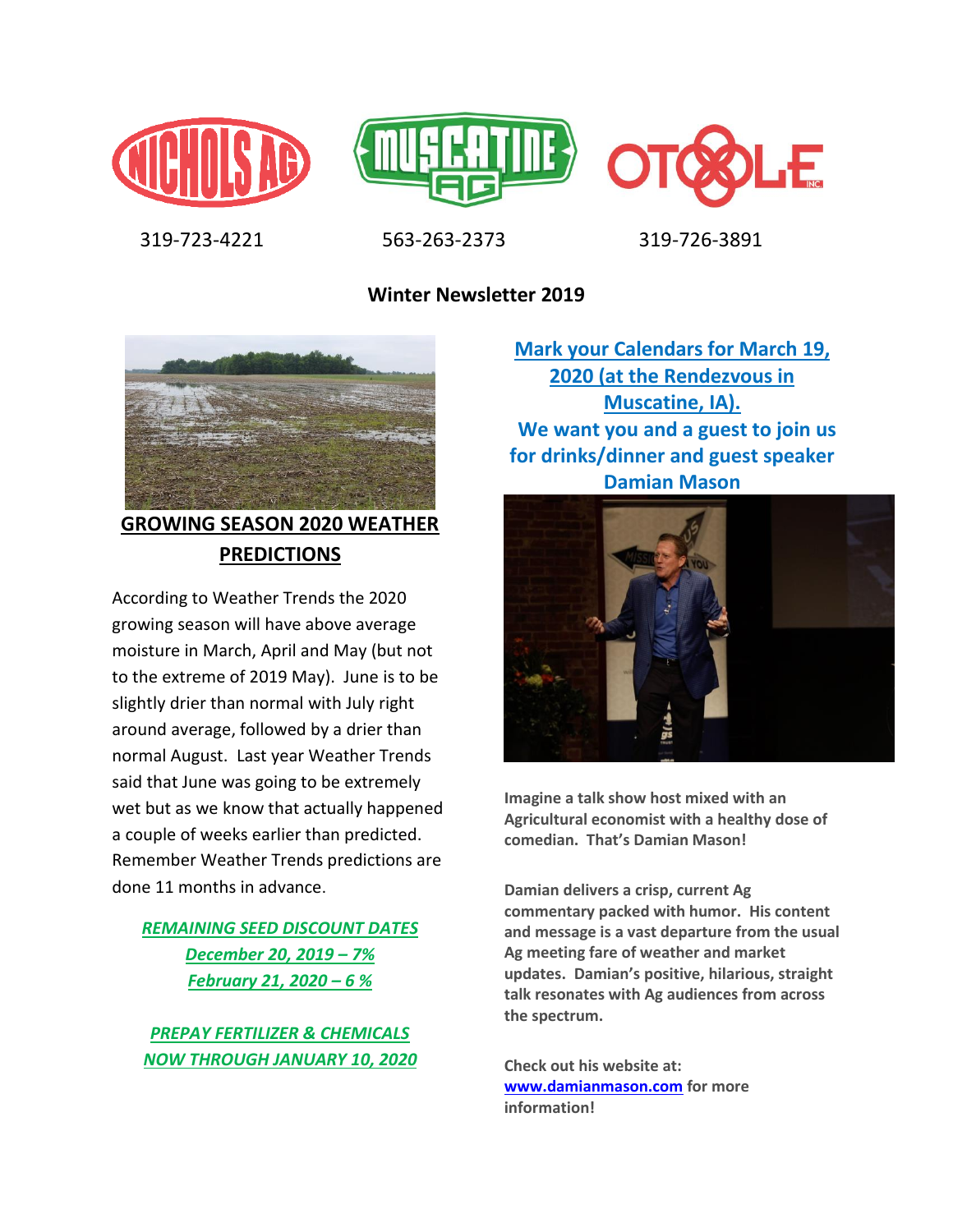

We assume everyone is aware there has been a propane supply issue happening in the Midwest since the end of October. The pipeline that we use has gone on allocation that will continue through the end of December (and some people are anticipating may continue the rest of the winter). Blue Flame Propane has been able to continue to supply farmers and residential propane to its' customers throughout this emergency. We have also been able to honor our contract pricing to our customers so far even though the current market has been going up and we've had to supplement our local supply of propane with gas trucked out of Missouri (which means greatly increased freight and terminal costs).

Many of our competitors purchase gas from other sources than we do. These sources will offer discount pricing for dryer gas or winter propane but the problem is once the demand picks up (as it has this year), those other sources don't have allocation and those suppliers are forced to wait in 6-12 hour lines to get gas either in Iowa or out of state. Many times, this year even after waiting in lines, they have to drive away with no gas as the pipelines they depend on keep running out of propane supply.

Blue Flame has invested in on-site bulk storage (we have 120,000 gallons of inventory capacity). In addition, we provide outstanding service and have an excellent track record of providing propane to the customers during peak usage

year after year while finding ways to maintain our contract pricing. We provide the propane we committed to at the price we committed to during the drying and heating season which is more important than saving a few cents.

If you have any questions, please feel free to call us at 319-726-3103.



Nichols Ag is offering free storage in the form of deferred pricing from December  $26<sup>th</sup>$  2019 until August 31<sup>st</sup> 2020. This is a great way to open up bins in the winter time without having to take the winter price. Please contact Nichols Ag for details.

### **ENLIST OR DICAMBA SOYBEANS?**

We have decided, as seed dealers, to maintain our support of the Dicamba System simply for genetic reasons. The newest genetics are not in the Enlist soybeans and most, if not all, Enlist soybeans for sale during the 2020 season in our relative maturities are all the same bean. Meaning, that no matter which company sells them they ALL come from the same place!

#### *NITROGEN HEDGING PROGRAM*

*We will be offering the Nitrogen Hedging Program again in 2020! Please make sure your local sales person knows you are interested so they can contact you when we see a good buy signal!*